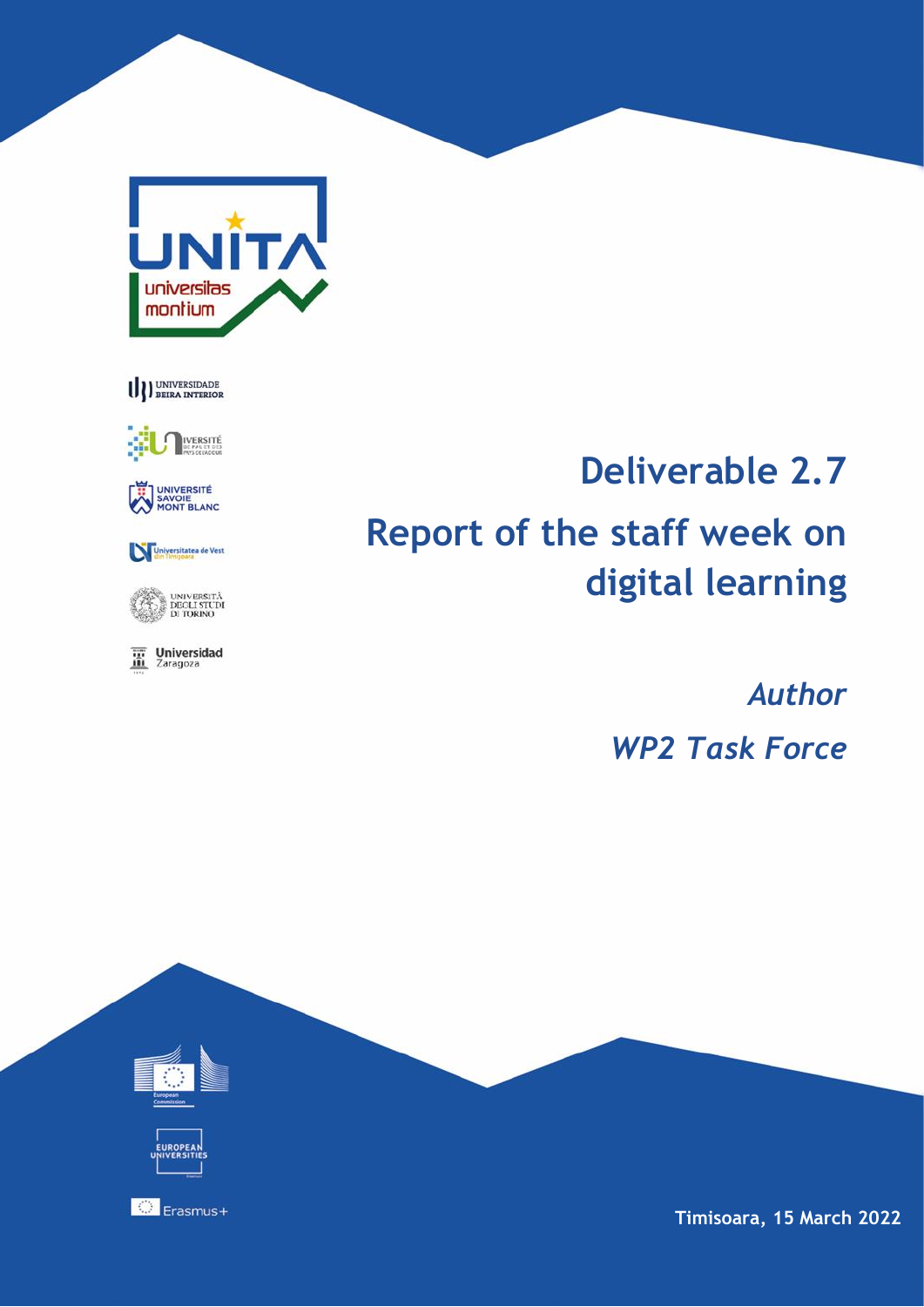| Project Acronym               | <b>UNITA</b>                                                  |
|-------------------------------|---------------------------------------------------------------|
| <b>Project Title</b>          | <b>UNITA - Universitas Montium</b>                            |
| <b>Document Author</b>        | WP2 UNITA Teaching and learning: flexible and student-centred |
| <b>Project Coordinator</b>    | Maurizio De Tullio                                            |
| <b>Project Duration</b>       | 36 Months                                                     |
| Deliverable No.               | D <sub>2</sub> .7                                             |
| Dissemination level *         | PU                                                            |
| <b>Work Package</b>           | WP <sub>2</sub>                                               |
| <b>Task</b>                   | 2.2.3.                                                        |
| Lead beneficiary              | Universitè de Savoie Mont Blanc                               |
| Due date of deliverable       | 30/04/2022                                                    |
| <b>Actual submission date</b> | 21/03/2022                                                    |
| <b>Document version</b>       | 1.0                                                           |

\* PU = Public; PP = Restricted to other programme participants (including the Commission Services); RE = Restricted to a group specified by the consortium (including the Commission Services); CO = Confidential, only for members of the consortium (including the Agency Services)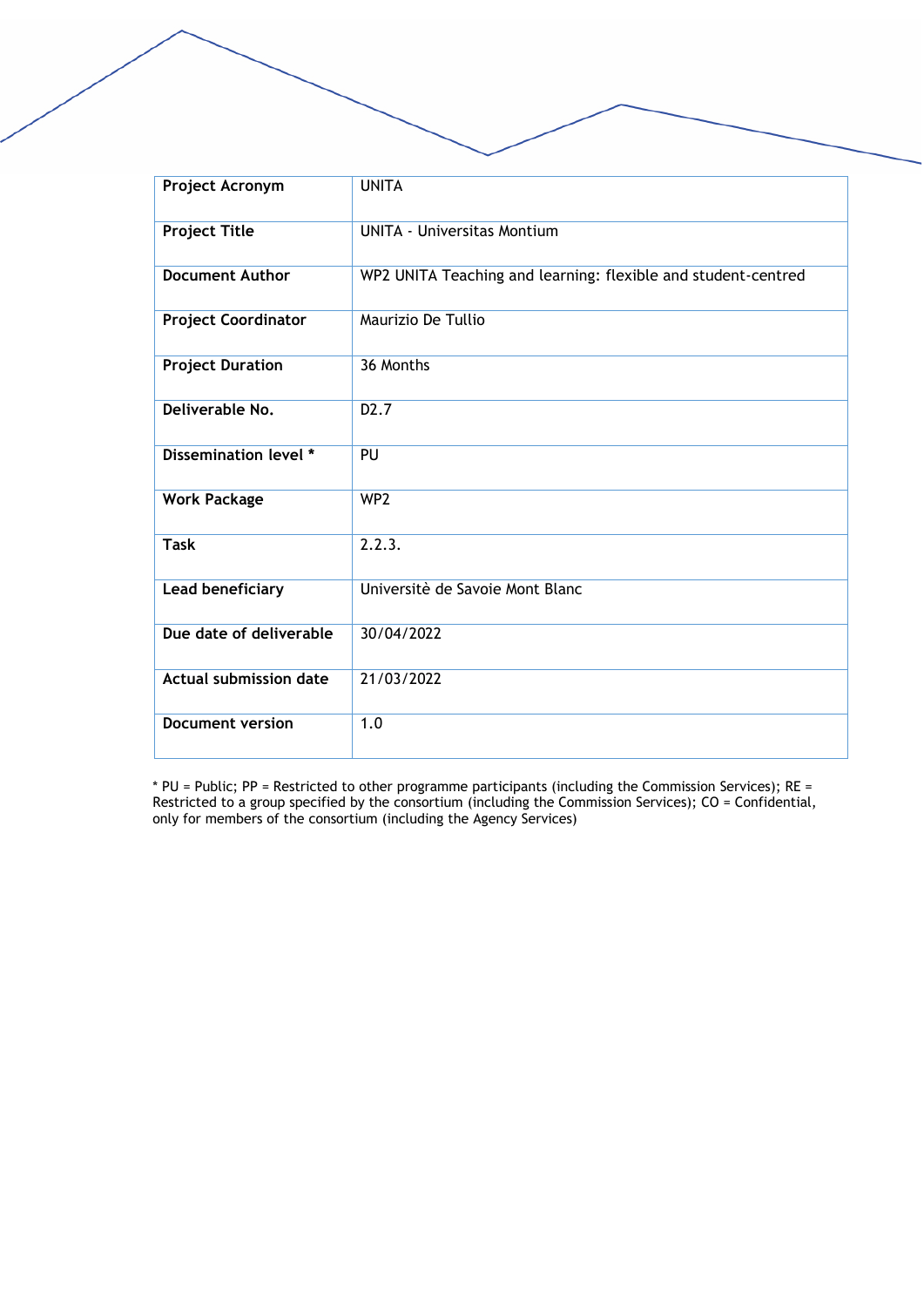### **Abstract**

Exchanging best practices on digital learning represents a task that implied the organization of a series of workshops, with a particular focus on on digital learning and the integration of educational technology, and to reflect on strategic approaches to digitization. The workshops were organized by the UNITA Teaching & Learning Centers Network and consisted in 6 modules (three theoretical and 3 practical). 225 academic and administrative staff from the 6 universities participated to the experience sharing.

#### **Resumo**

A partilha de boas práticas na aprendizagem digital representa uma tarefa que implicou a organização de uma série de *workshops*, com particular foco na aprendizagem digital e na integração da tecnologia educativa, assim como refletir sobre as abordagens estratégicas na digitalização. Os *workshops* foram organizados pela *UNITA Teaching & Learning Centers Network* e consistiram em 6 módulos (três teóricos e três práticos). 225 funcionários dos ramos académico e administrativo das 6 universidades participaram na troca de experiências.

#### **Resumen**

El intercambio de buenas prácticas en aprendizaje digital há sido una tarea que há conllevado la organización de una serie de talleres, em los cuales se há prestado especial atención al aprendizaje digital y a la integración de la tecnología educativa, así como a la reflexión sobre los enfoques estratégicos necesarios para la digitalización. Los talleres fueron organizados por la Red de Centros de Enseñanza y Aprendizaje UNITA y constaron de 6 módulos (tres teóricos y 3 prácticos). En el intercambio de experiencias participaron 225 miembros del personal docente y del personal administrativo de las 6 universidades.

#### **Résumé**

L'échange de bonnes pratiques sur les apprentissages digitaux représente une tâche qui impliquait l'organisation d'une série d'ateliers, avec une attention particulière sur l'apprentissage numérique et l'intégration des technologies dédiées à la formation, ainsi qu'une réflexion sur les stratégies de digitalisation. Les ateliers ont été organisés par le réseau des centres d'enseignement et d'apprentissage d'UNITA et consistaient en 6 modules (trois théoriques et trois pratiques). En tout, 225 personnels académique et administratif des 6 universités ont participé au partage d'expérience.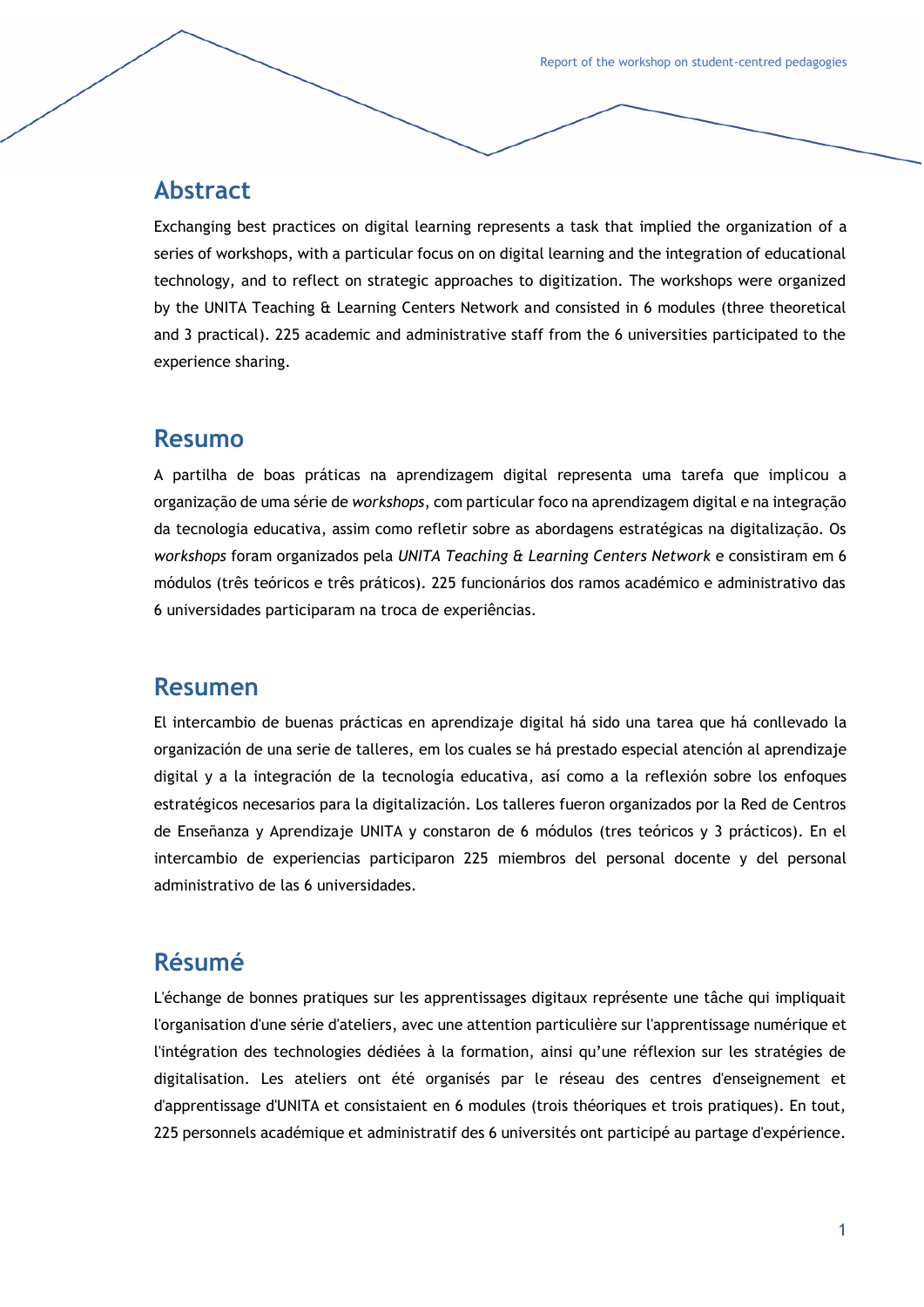Report of the workshop on student-centred pedagogies

## **Sintesi**

Al fine di promuovere lo scambio di buone pratiche sulla digitalizzazione dell'insegnamento e dell'apprendimento è stata organizzata una serie di workshop, focalizzati sull'integrazione delle tecnologie educative e sugli approcci innovativi ad esse collegate. I workshop sono stati organizzati dalla Rete UNITA Teaching & Learning Centres e si sono articolati in 6 moduli (tre teorici e tre pratici). Ai momenti di condivisione delle esperienze hanno partecipato 225 docenti e componenti del personale amministrativo delle 6 università.

## **Rezumat**

Schimbul de bune practici privind utlizarea tehnologiei în procesul de predare este o activitate care a presupus organizarea unei serii de ateliere, cu un accent deosebit pe învățarea digitală, integrarea tehnologiei în procesul educațional, precum și pe reflecții asupra abordărilor strategice ale digitalizării. Atelierele au fost organizate de Rețeaua Centrelor de Predare și Învățare UNITA și au constat în 6 module (trei teoretice și 3 practice). La schimbul de experiență au participat 225 de persoane, atât cadre didactice, cât și personal administrativ din toate cele 6 universități ale Alianței UNITA.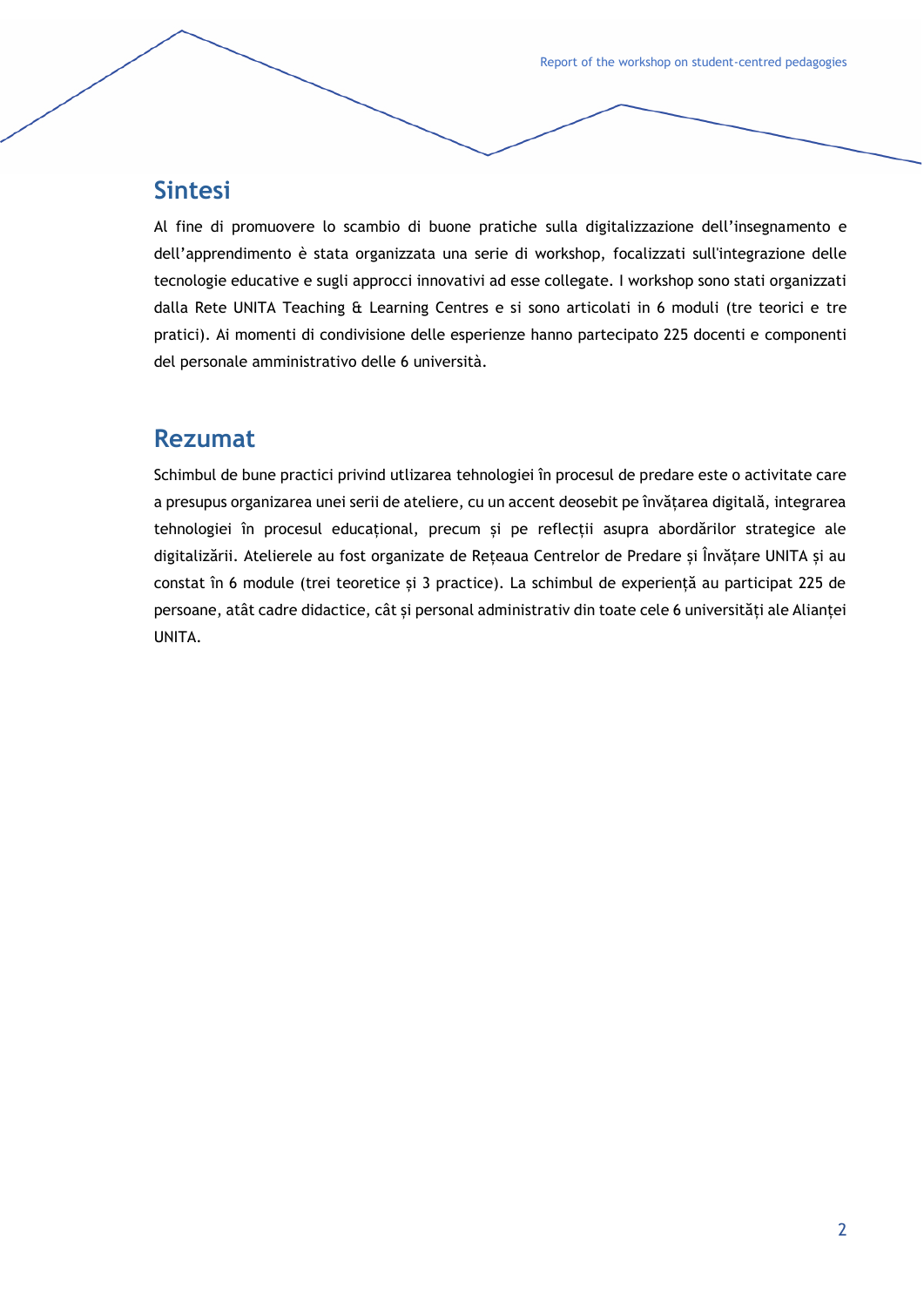Report of the workshop on student-centred pedagogies

## Summary

| 2. | Preparation and organization of the workshop on Student-Centered Pedagogies4 |  |
|----|------------------------------------------------------------------------------|--|
|    |                                                                              |  |
|    |                                                                              |  |
|    |                                                                              |  |
|    |                                                                              |  |
|    |                                                                              |  |
|    |                                                                              |  |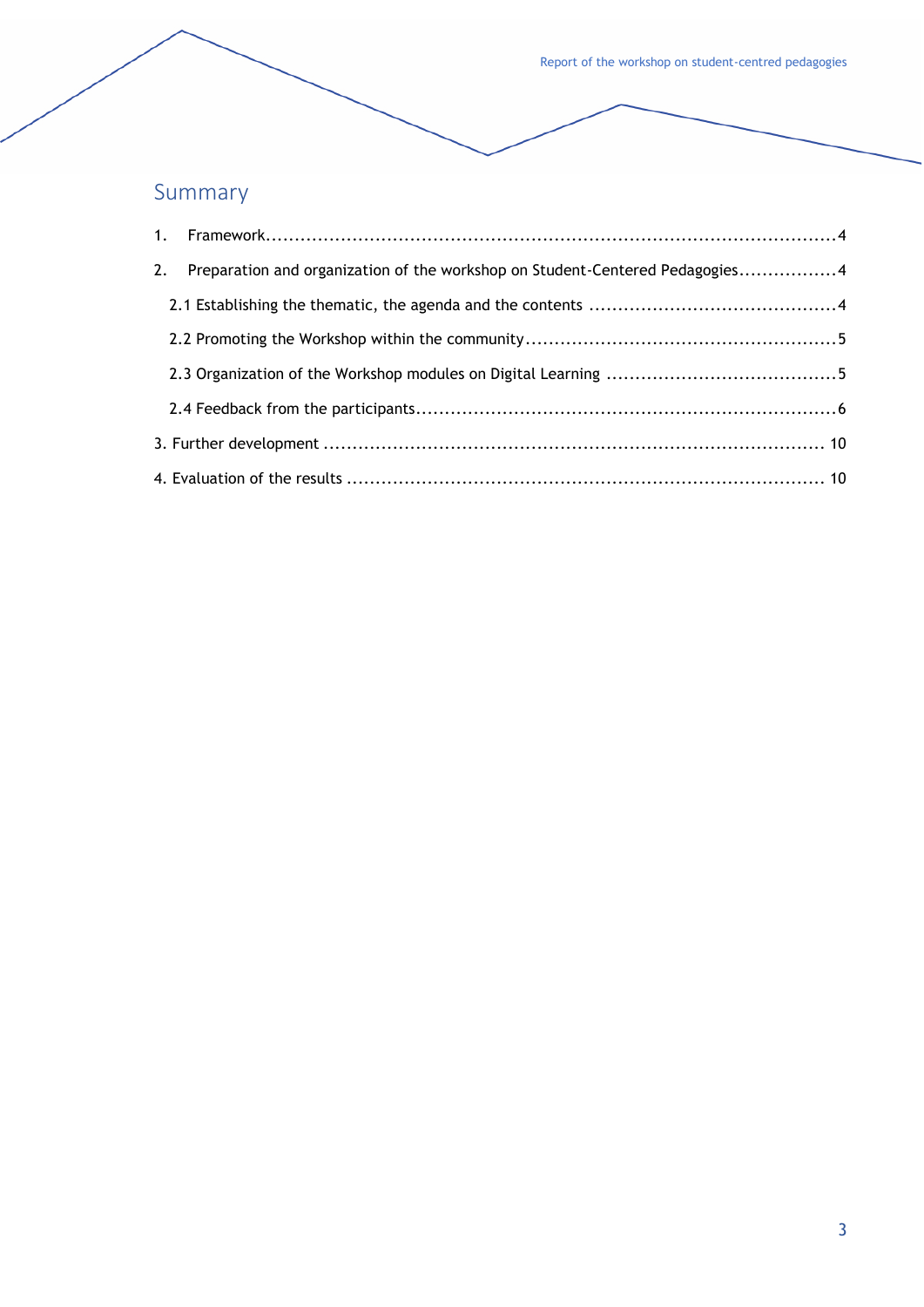## <span id="page-5-0"></span>**1. Framework**

Within the WP2 Framework, Task 2.2.3. Sharing best practices on digital learning is an initiative organised by UNITA's Teaching & Learning Centeres Network (2.2.1) and it represented an initiative of exachanging experiences between teachers and administrative staff from the six universities from the UNITA Consortium on digital learning and the integration of educational technology, and to reflect on strategic approaches to digitalization.

## <span id="page-5-1"></span>**2. Preparation and organization of the workshop on Student-Centered Pedagogies**

#### **2.1 Establishing the thematic, the agenda and the contents**

<span id="page-5-2"></span>The thematic of the workshops modules were established in September-October 2021 within the meetings of the Teaching & Learning Centers Network. The workshops were planned during November 2021 split into two parts (one theoretical and one practical, and six modules:

| Part one                                      |                                                                     |
|-----------------------------------------------|---------------------------------------------------------------------|
| 22 <sup>th</sup><br>Monday,<br>οf             | EU DigComp Conceptual Framework with special attention to the five  |
| November, 10.00 AM                            | basic competences of DigCompEdu: an overview                        |
| 22 <sup>th</sup><br>of<br>Monday,             | Open educational Resources and Open educational Practices in Higher |
| November, 11.00 AM                            | education                                                           |
| 22 <sup>th</sup><br>Monday,<br>οf             | Passport. A digital approach to soft skills                         |
| November, 12.00 AM                            |                                                                     |
|                                               |                                                                     |
|                                               |                                                                     |
| 23 <sup>th</sup><br>οf<br>Tuesday,            | Empowering Learners (one of the Educators' pedagogic competences):  |
| November, 10.00 AM -                          | Good practices in the context of Social Sciences at UNIZAR          |
| 23 <sup>th</sup><br><sub>of</sub><br>Tuesday, | Automatic Formative Assessment                                      |
| <b>Part two</b><br>November, 11.00 AM -       |                                                                     |
| 23 <sup>th</sup><br>Tuesday,<br>οf            | How to organise courses and seminars in Moodle in an attractive way |

*Table 1 – Thematics and final agenda of the Digital Learning Workshops*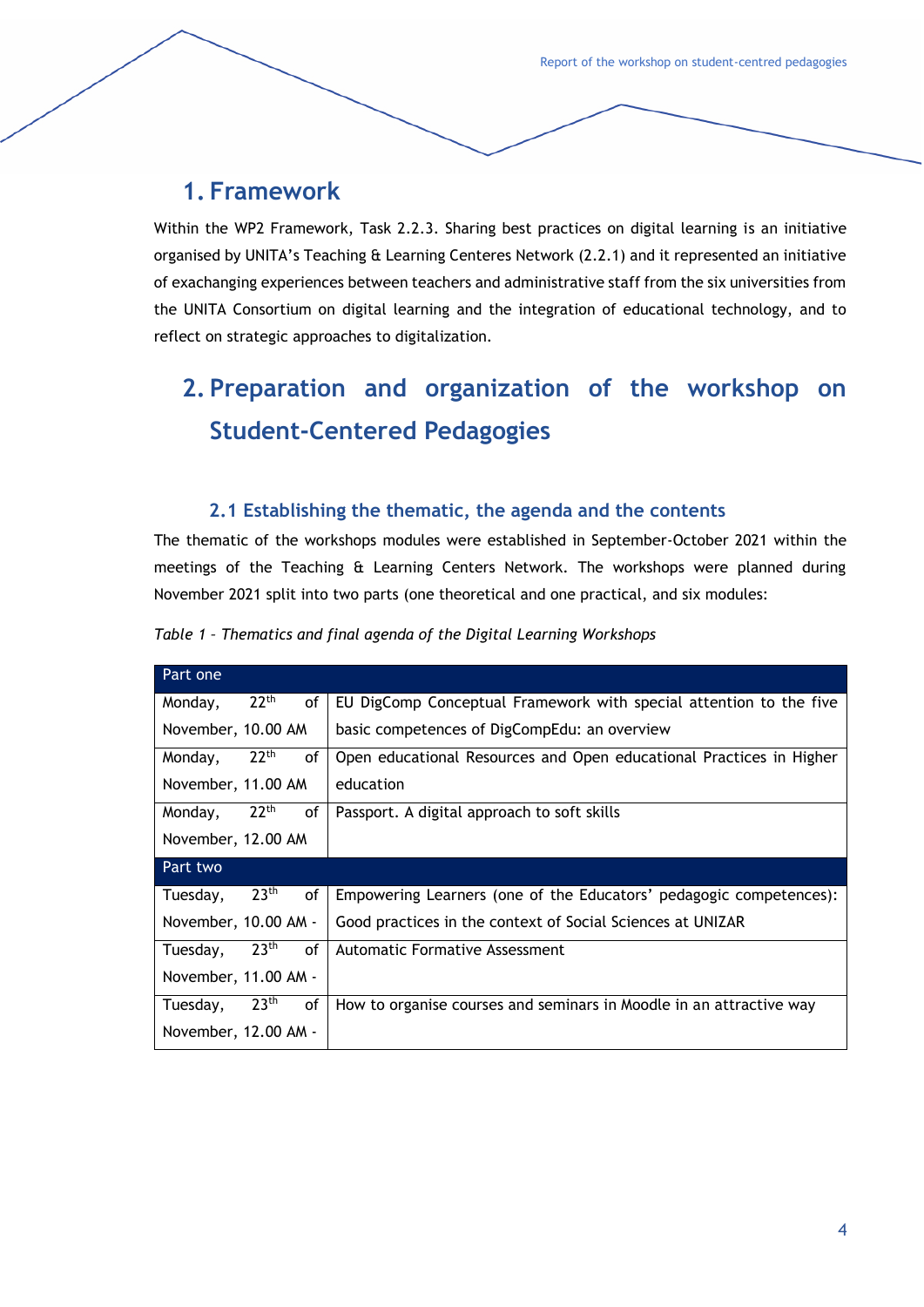#### **2.2 Promoting the Workshop within the community**

<span id="page-6-0"></span>After the structure was finalized, posters and promotion materials were created and disseminated within the Unita Consortium and its partners community. A registration form was created on the DataCloud.



During the promotion period, 235 teachers and administrative staff registered for participation to the workshops.

The preparation of the modules content was organized within a common effort of the members of the Teaching & Learning Centers Network, experts from all of the 6 universities participating equally to the organization efforts.

#### **2.3 Organization of the Workshop modules on Digital Learning**

<span id="page-6-1"></span>The six modules on Digital Learning offered for the whole community were organized only on the Microsoft Teams platform (due to the high number of registered participants that made the DataCloud platform unsuitable).

The six modules were organized as follows:

- **Module 1 - EU DigComp Conceptual Framework with special attention to the five basic competences of DigCompEdu: an overview**
	- $\circ$  -on 22<sup>th</sup> on November 2021, beginning time -10.00 AM CET, end time 11.00 PM CET
	- $\circ$  -the participation within the first module was of 65 persons.
- **Module 2 - Open educational Resources and Open educational Practices in Higher education**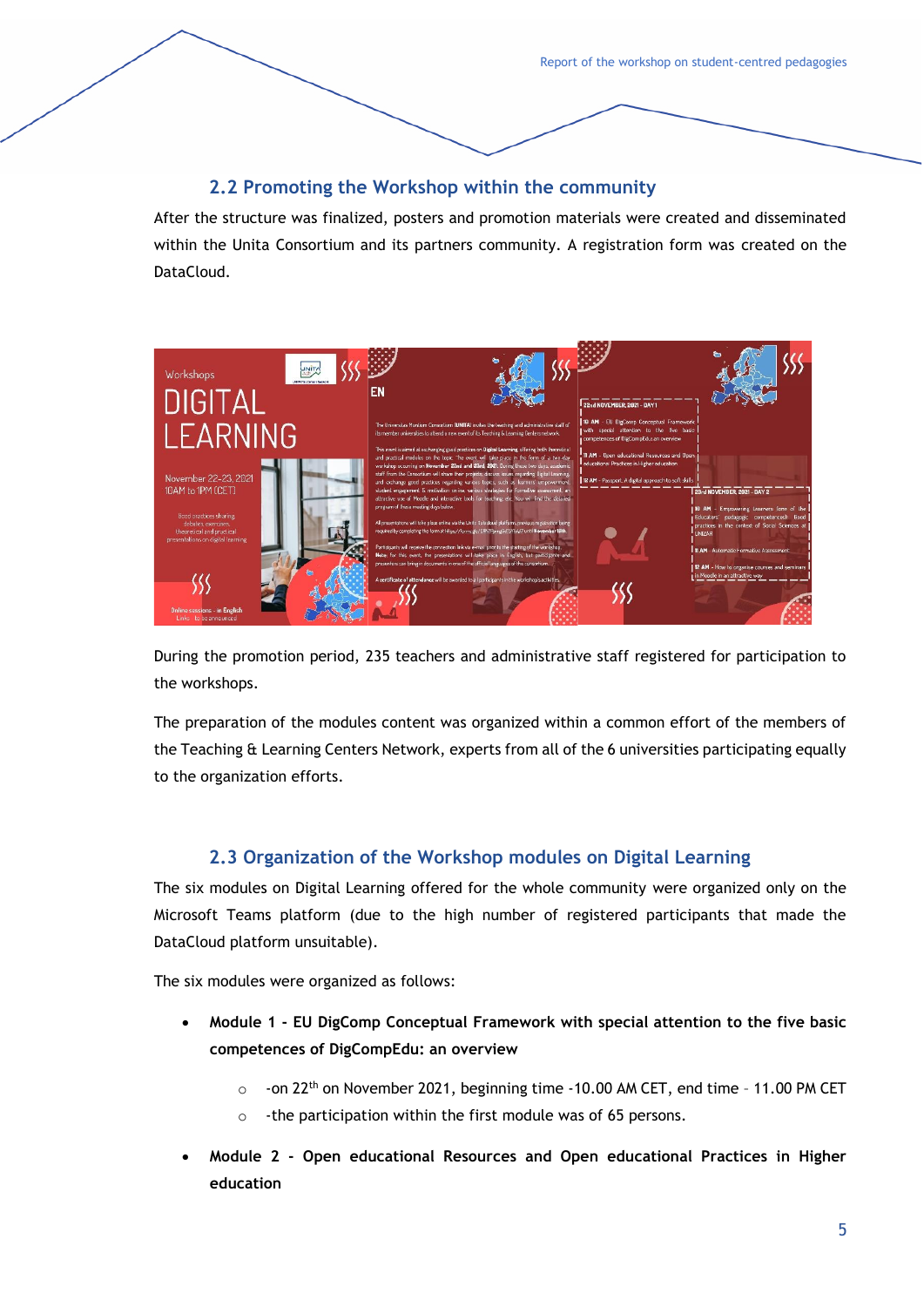- $\circ$  -on 22<sup>th</sup> on November 2021, beginning time -11.00 AM CET, end time 12.00 PM CET
- o -the participation within the first module was of 64 persons.
- **Module 3 -** Passport. A digital approach to soft skills
	- $\circ$  -on 22<sup>th</sup> on November 2021, beginning time -12.00 AM CET, end time 13.00 PM CET
	- o -the participation within the first module was of 43 persons.
- **Module 4 - Empowering Learners (one of the Educators' pedagogic competences): Good practices in the context of Social Sciences at UNIZAR**
	- $\circ$  -on 23<sup>th</sup> on November 2021, beginning time -10.00 AM CET, end time 11.00 PM CET
	- $\circ$  -the participation within the first module was of 55 persons.
- **Module 5 -** Automatic Formative Assessment
	- $\circ$  -on 23<sup>th</sup> on November 2021, beginning time -11.00 AM CET, end time 12.00 PM CET
	- o -the participation within the first module was of 45 persons.
- **Module 6 -** How to organise courses and seminars in Moodle in an attractive way
	- $\circ$  -on 23<sup>th</sup> on November 2021, beginning time -12.00 AM CET, end time 13.00 PM CET
	- o -the participation within the first module was of 72 persons.

All the participants received at the end of the workshops Attendance Certificates. In total 225 certificates were issued via email.

#### <span id="page-7-0"></span>**2.4 Feedback from the participants**

At the end of the Workshops, a feedback form was sent to the participants. The results from the feedback are presented in the tables 2-8

*Table 2 – Feedback on planning and organization*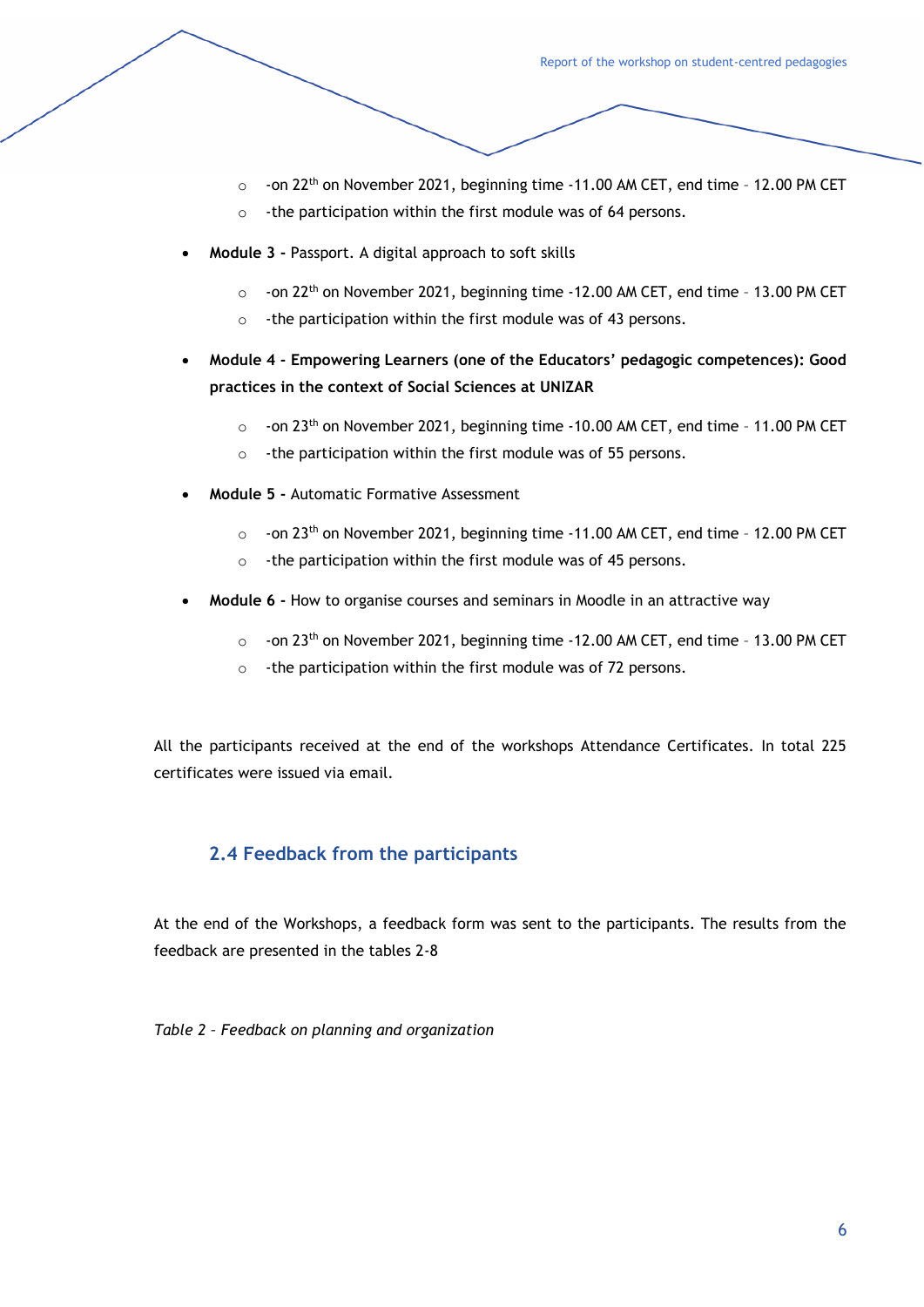Report of the workshop on student-centred pedagogies Organisation and planning  $\mathbf{1}$ 14 Strongly agree Agree  $\blacksquare$  Neutral Disagree ■ Strongly disagree ■ No response

Most of the participants consider the workshops well planned and organized (97%).



*Table 3 – Feedback on usefulness of the presentations*

The usefulness of the presentations was also evaluated positively by the participants (94%).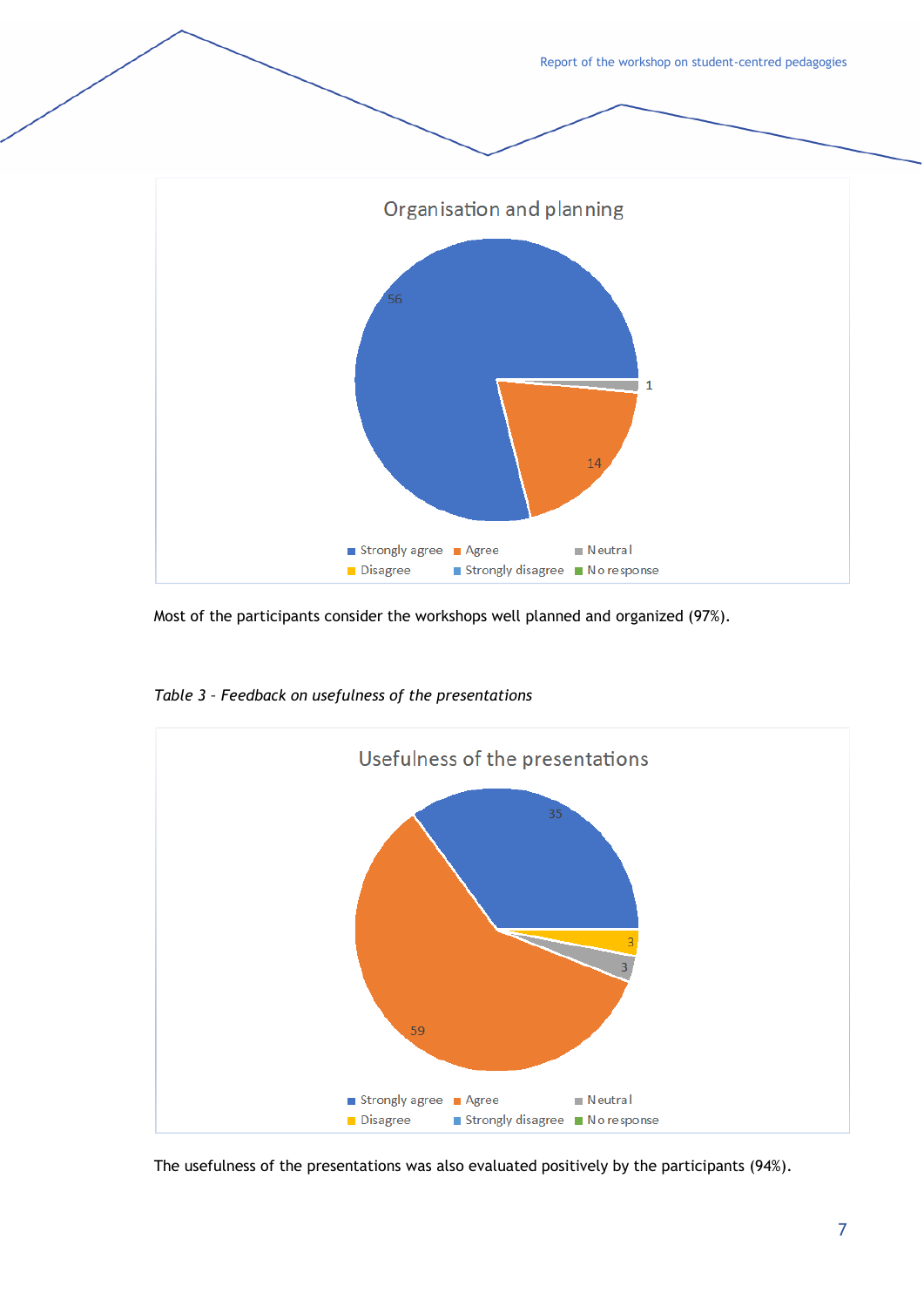Report of the workshop on student-centred pedagogies *Table 4 – Feedback on the delivery of the presentations* Delivery of the presentations

91% of the participants considered that the presentations were well delivered within the workshops.

 $\blacksquare$  Neutral

Strongly disagree No response



*Table 5 – Feedback on the time management of the workshops*

Disagree

53

Strongly agree **Agree**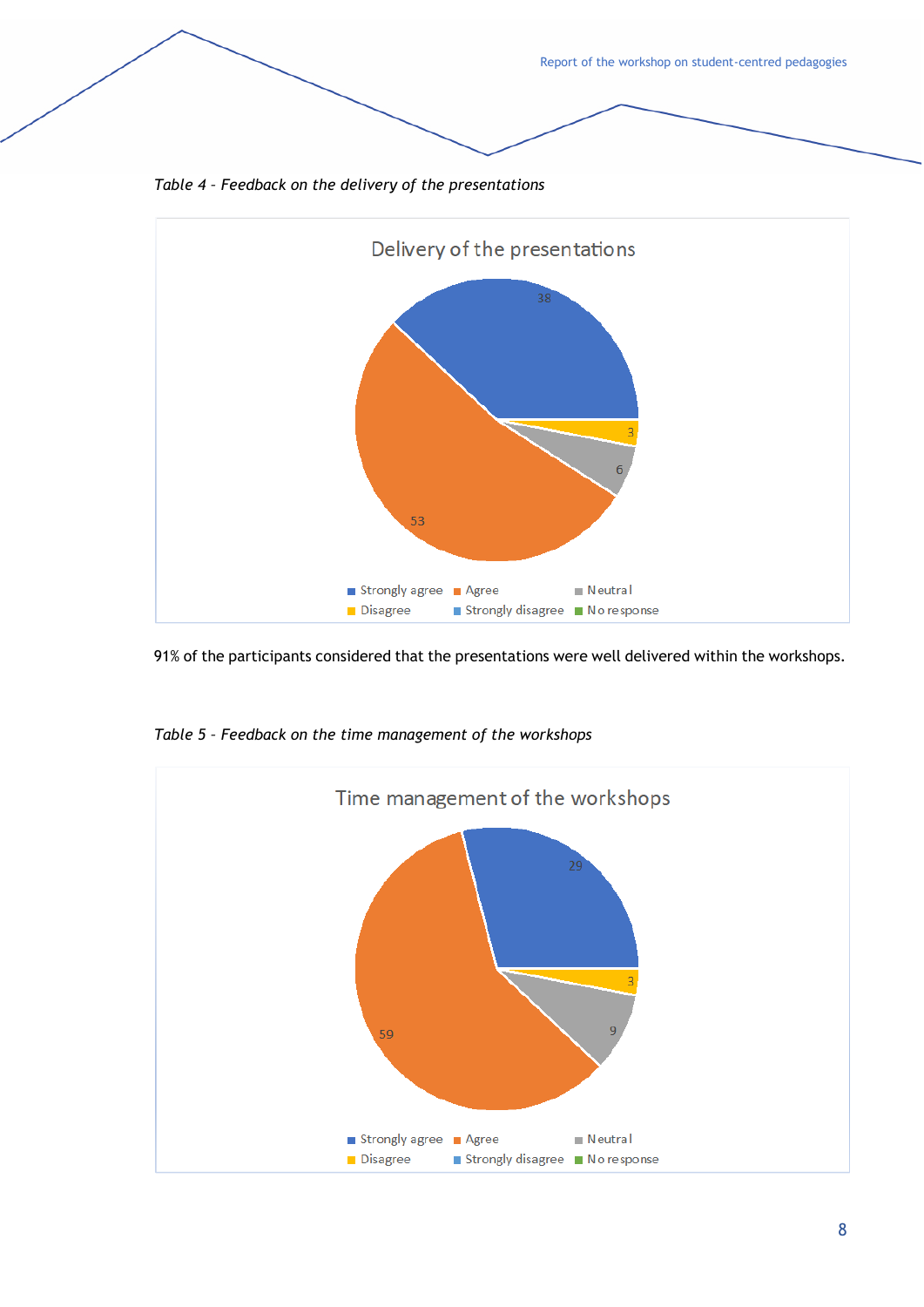88% of the participants appreciate the time management within the workshops schedule.





The opportunity to participate to the discussions was also positively appreciated by 88% of the participants.

*Table 7 – Feedback on personal expectations*